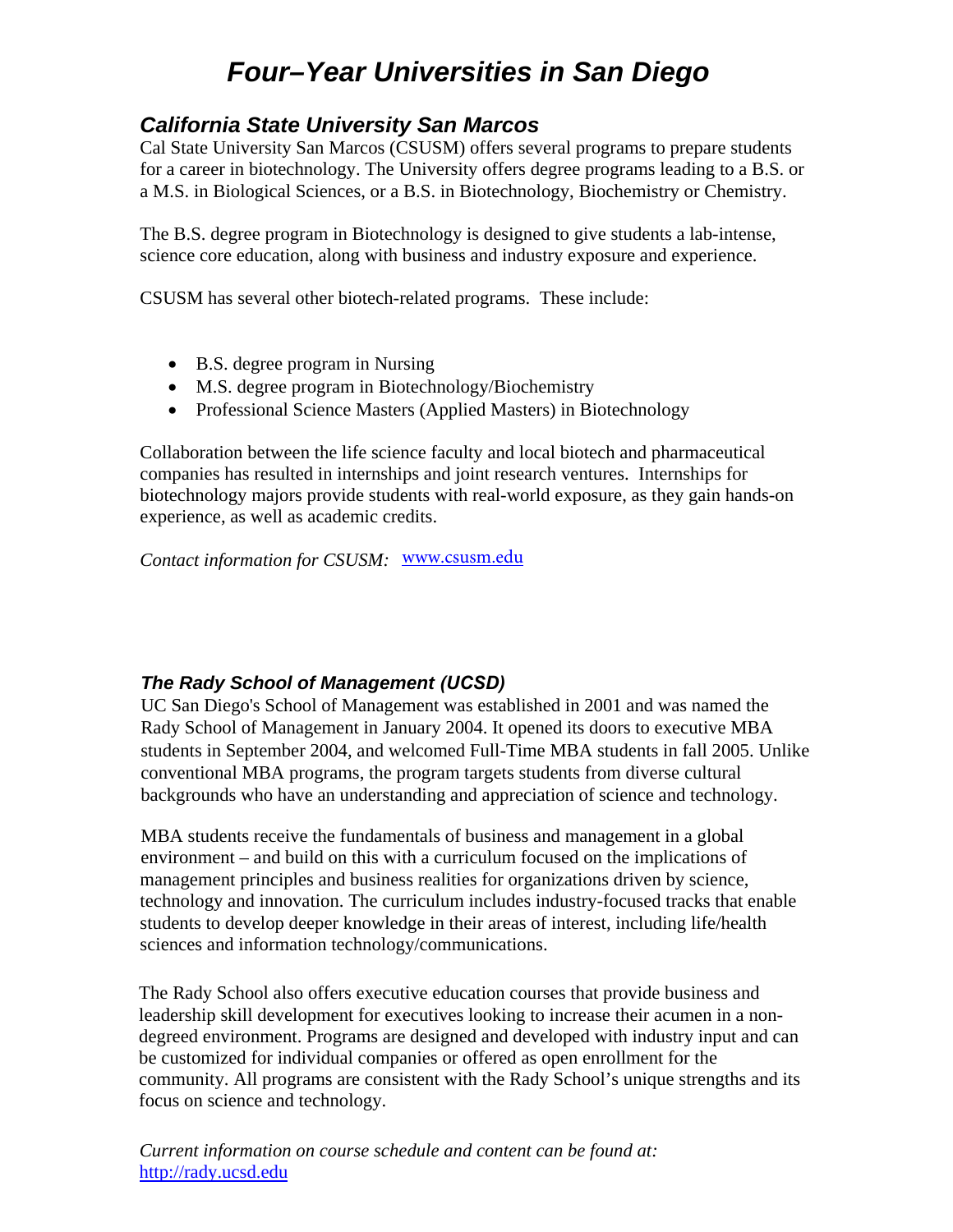#### *San Diego State University*

Undergraduate degree programs in biology and chemistry are offered through the College of Sciences. Students can earn a B.A. or B.S. degree in Biology or Microbiology, with emphasis in cell and molecular biology, ecology, evolution and systematics, marine biology, zoology, or medical technology and public health microbiology. Students wishing to pursue a chemistry undergraduate degree can get a B.A. or B.S. in Chemistry, a B.S. with Emphasis in Biochemistry, or a B.S. in Chemical Physics.

Graduate programs offered at SDSU include Masters Programs and Doctoral Programs. Masters Programs are offered in Molecular Biology, Physiology, Microbiology and Biostatistics, Computational Science, and Computer Science. M.S. programs and advanced certificates in Biomedical Quality Systems and Regulatory Affairs are offered by the Center for Bio/Pharmaceutical and Biodevice Development. Students can earn M.A. and M.S. programs in Chemistry.

[The Joint Doctoral Degree in Bi](http://rady.ucsd.edu/consortium)ology (cell and molecular biology) is offered at SDSU in cooperation with the University of California at San Diego. Students in the program can select coursework from offerings at either UCSD or SDSU. Likewise, a Ph.D. degree in Chemistry is offered jointly with the UCSD Department of Chemistry through the Joint Doctoral Program (JDP).

The College of Sciences and Business Administration are currently developing new Professional/Applied Masters degree programs in Behavioral Neuroscience, Bioinformatics, and Computational Sciences. These Professional Masters degree programs will include industry based internships, courses in business management and principles, good laboratory practices, and regulatory affairs and emphasize team-based learning and oral and written communication skills. In the fall of 2003 a new joint PhD/MBA was piloted with its goal being the production of cell/ molecular biology graduates with research-based expertise skills in management, business practices, and communication. It is the first program of its kind in the U.S. SDSU's Entrepreneurial Management Center (EMC) is a founding member of the National Consortium for Life Sciences Entrepreneurship and conducts an Entrepreneurs-in the-Classroom program and related programs dedicated to providing the regional entrepreneurial community with tools and skills necessary for venture creation and growth.

*Contact information for SDSU:* [www.sdsu.edu.](www.sdsu.edu)

# *University of California San Diego*

UCSD offers several undergraduate and graduate degree programs that can prepare students to enter or progress in the biotechnology/ pharmaceutical arena. Such programs are available through the UCSD Division of Biological Sciences, the UCSD Department of Chemistry & Biochemistry, the Department of Bioengineering, the Department of Bioinformatics, the Department of Neuroscience, the UCSD School of Medicine and the UCSD School of Pharmacy and Pharmaceutical Sciences.

The UCSD Division of Biological Sciences offers several undergraduate degree programs that are relevant to a career in biotechnology. These include: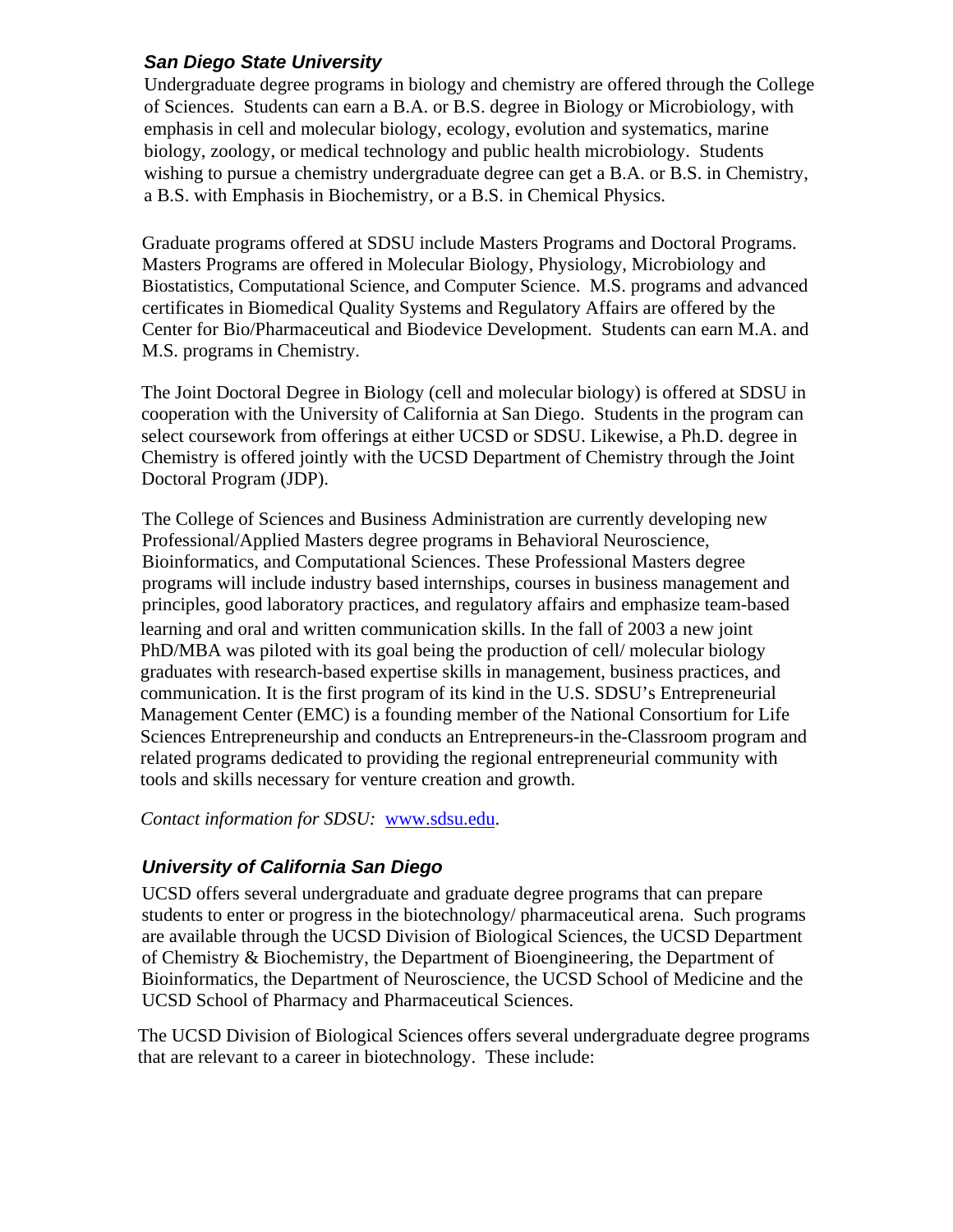- Animal Physiology and Neuroscience
- Biochemistry and Cell Biology
- Ecology, Behavior and Evolution
- General Biology
- Human Biology
- Microbiology
- Molecular Biology
- Bioinformatics

The UCSD Department of Chemistry & Biochemistry offers undergraduate degree programs leading to a B.S. in:

- Chemistry
- Biochemistry/Chemistry
- Pharmacological Chemistry
- Bioinformatics

Graduate degree programs available through the UCSD Division of Biological

Science include:

- Biomedical Sciences
- Computational Neurobiology
- Joint Ph.D. in Biology with SDSU

Graduate degree programs available through the UCSD Department of Chemistry  $\&$ Biochemistry include:

- Chemistry (M.S. and Ph.D.)
- Biochemistry/Chemistry (M.S. and Ph.D.)
- Bioinformatics (Ph.D.)
- Joint Ph.D. in Chemistry & Biochemistry with SDSU

Ph.D. degree programs in Bioengineering, Bioinformatics, and Neurosciences are offered, respectively, by the Department of Bioengineering, Department of Bioinformatics, and Department of Neuroscience.